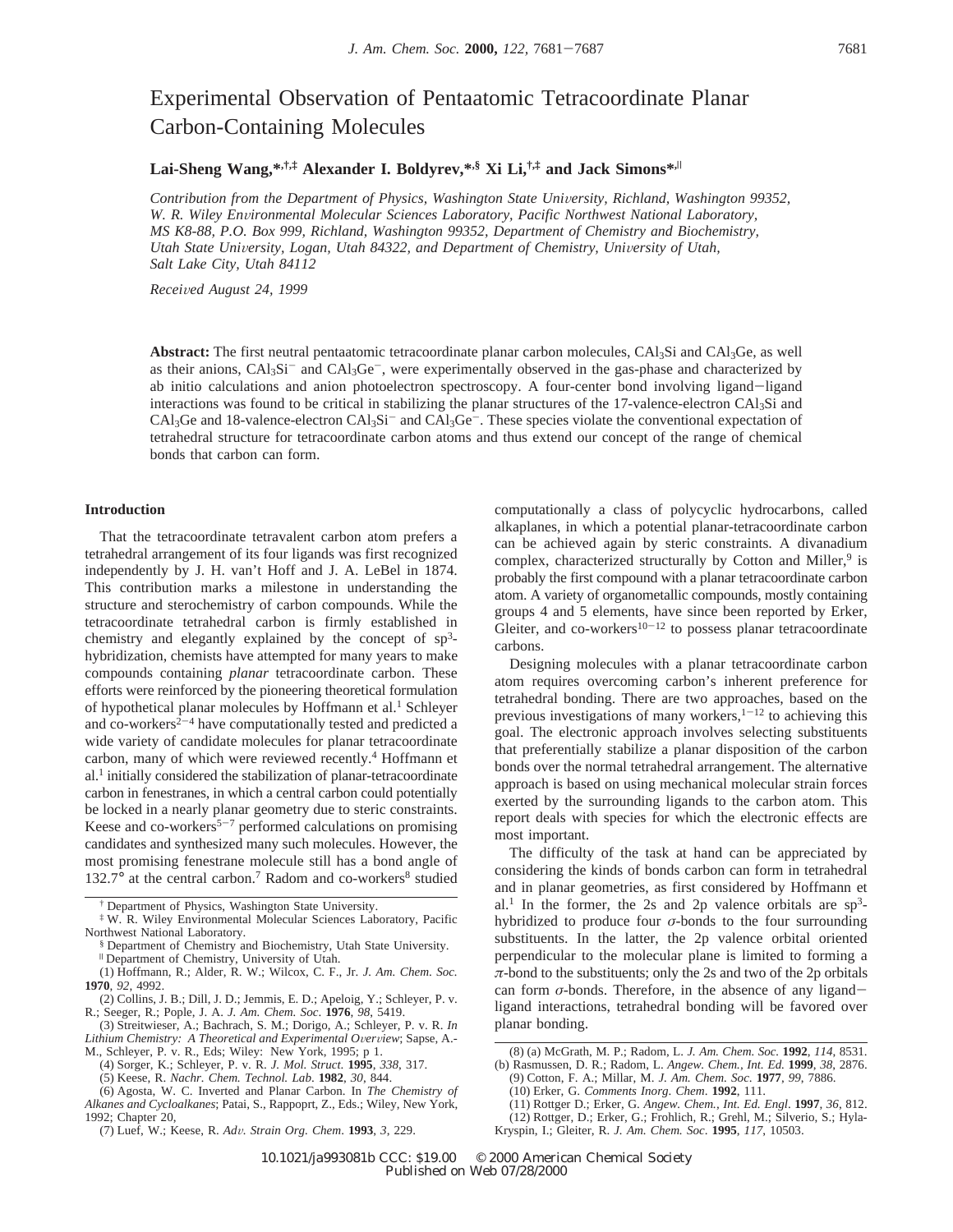Significant bonding among the four substituents must *also* be present to favor planar over tetrahedral geometries, as exemplified in a set of pentaatomic molecules  $(CAl<sub>2</sub>Si<sub>2</sub>, CGa<sub>2</sub>$  $Si<sub>2</sub>$ , and  $CA<sub>2</sub>Ge<sub>2</sub>$ ) recently predicted to contain tetracoordinate planar carbon.13,14 Essentially, the stability of the predicted planar tetracoordinate carbon can be related to the occurrence of 18-valence electrons because this number of electrons allows three  $\sigma$ -bonds and one  $\pi$ -bond to the central carbon atom (which alone will *not* be enough to render the planar structure more stable than the tetrahedral), four ligand-centered lone pairs, and, most importantly, one four-center ligand-ligand bond (the highest occupied molecular orbital, HOMO). However, there have been no experimental confirmations of these predictions or experimental observations of any such pentaatomic planar carbon molecules.

In the current work, we present the first experimental evidence of both neutrals and anions of pentaatomic tetracoordinate planar carbon molecules,  $CAl<sub>3</sub>Si$  and  $CAl<sub>3</sub>Ge$ , and  $CAl<sub>3</sub>Si$ <sup>-</sup> and  $CAl<sub>3</sub>Ge^{-}$ , by a combined experimental and theoretical investigation. We created the anions in the gas phase using a laser vaporization cluster source and measured their photoelectron spectra. The theoretical calculations confirmed indeed that the 17-valence-electron systems (CAl3Si and CAl3Ge) and the 18 valence-electron systems  $(CAl<sub>3</sub>Si<sup>-</sup>$  and  $Cal<sub>3</sub>Ge<sup>-</sup>)$  are planar.

# **Experimental Methods**

The experiments were performed with a magnetic-bottle time-offlight photoelectron spectroscopy (PES) apparatus equipped with a laser vaporization cluster source. Details of the experiment have been described previously.<sup>15</sup> Briefly,  $CAl_3Si^-$  and  $CAl_3Ge^-$  were produced by laser vaporization of a graphite/Al/Si and graphite/Al/Ge target, respectively, with a pure helium carrier gas. The clusters formed from the laser vaporization source were entrained in the He carrier gas and underwent a supersonic expansion. The anion species in the beam were extracted perpendicularly into a time-of-flight mass spectrometer. The anions of interest were selected and decelerated before photodetachment by a laser beam. For the current experiment, the fourth harmonic output (266 nm; 4.661 eV) from a Nd:YAG laser was used for the photodetachment PES experiments. The electron kinetic energy resolution of the apparatus was better than 30 meV for 1 eV electrons.

# **Experimental Results**

Figure 1 shows the mass spectra containing the species  $CAl<sub>3</sub>Si<sup>-</sup>$  and  $CAl<sub>3</sub>Ge<sup>-</sup>$  produced from the laser vaporization cluster source. Clusters with various compositions were observed. The  $CAl<sub>3</sub>Si<sup>-</sup>$  and  $CAl<sub>3</sub>Ge<sup>-</sup>$  species, focused in the current study, were produced quite abundantly with the  $CAl<sub>3</sub>Ge$ peaks showing the correct isotope distributions (Figure 1b), mainly due to the natural isotopes of Ge. Figure 2 shows the photoelectron spectra of  $CAl_3Si^-$  and  $CAl_3Ge^-$ , measured at 4.661 eV photon energy. The two spectra are similar, with the  $CAI<sub>3</sub>Ge^-$  spectrum slightly shifted to lower binding energies. Four major detachment features were observed in each and are labeled as X, A, B, and C. The vertical electron detachment energies of these features measured from the peak maxima are listed in Table 1 and are compared to ab initio calculations, as discussed below. Both spectra show a low-energy tail to peak X, which could be due to hot band transitions from vibrationally excited anions, geometry changes between the ground state of



**Figure 1.** (a) Mass spectrum containing CAl<sub>3</sub>Si<sup>-</sup> and (b) mass spectrum containing CAl<sub>3</sub>Ge<sup>-</sup> with the five major natural isotopes of Ge labeled with the vertical lines.



**Figure 2.** Photoelectron spectra of (a)  $CAI_3Si^-$  and (b)  $CAI_3Ge^-$  at 4.661 eV (266 nm). The thick and tall vertical bars mark the calculated vertical electron detachment energies for the tetracoordinate planar global minimum anions, and the thin and short vertical lines in (a) mark the calculated vertical electron detachment energies for the lowestenergy isomer (see text and Table 8).

the anion and the neutral, or isomers with lower electron binding energies. As we will show below, the latter is the major contributor to the tail.

# **Computational Methods**

In the theoretical investigation, we initially optimized a wide variety of structures of CAl3Si, CAl3Ge, CAl3Si-, and CAl3Ge-, employing analytical gradients with polarized split-valence basis sets  $(6-311+G^*)$ using a hybrid method,<sup>16-18</sup> which includes a mixture of Hartree-Fock exchange with density functional exchange correlation known in the

<sup>(13)</sup> Schleyer P. v. R.; Boldyrev, A. I. *J. Chem. Soc., Chem. Commun.* **1991**, 1536.

<sup>(14)</sup> Boldyrev, A. I.; Simons, J. *J. Am. Chem. Soc*. **1998**, *120*, 7967.

<sup>(15)</sup> Wang, L. S.; Cheng, H. S.; Fan, J. *J. Chem. Phys*. **1995**, *102*, 9480. Wang L. S., Wu, H. In *Ad*V*ances in Metal and Semiconductor Clusters. IV. Cluster Materials*; Duncan, M. A., Ed.; JAI Press: Greenwich, 1998; p 299.

<sup>(16)</sup> McLean, A. D.; Chandler, G. S. *J. Chem. Phys*. **1980**, *72*, 5639. (17) Clark, T.; Chandrasekhar, J.; Spitznagel, G. W.; Schleyer, P. v. R*.*

*J. Comput. Chem*. **1983**, *4*, 294.

<sup>(18)</sup> Frisch, M. J.; Pople, J. A.; Binkley, J. S. *J. Chem. Phys*. **1984**, *80*, 3265.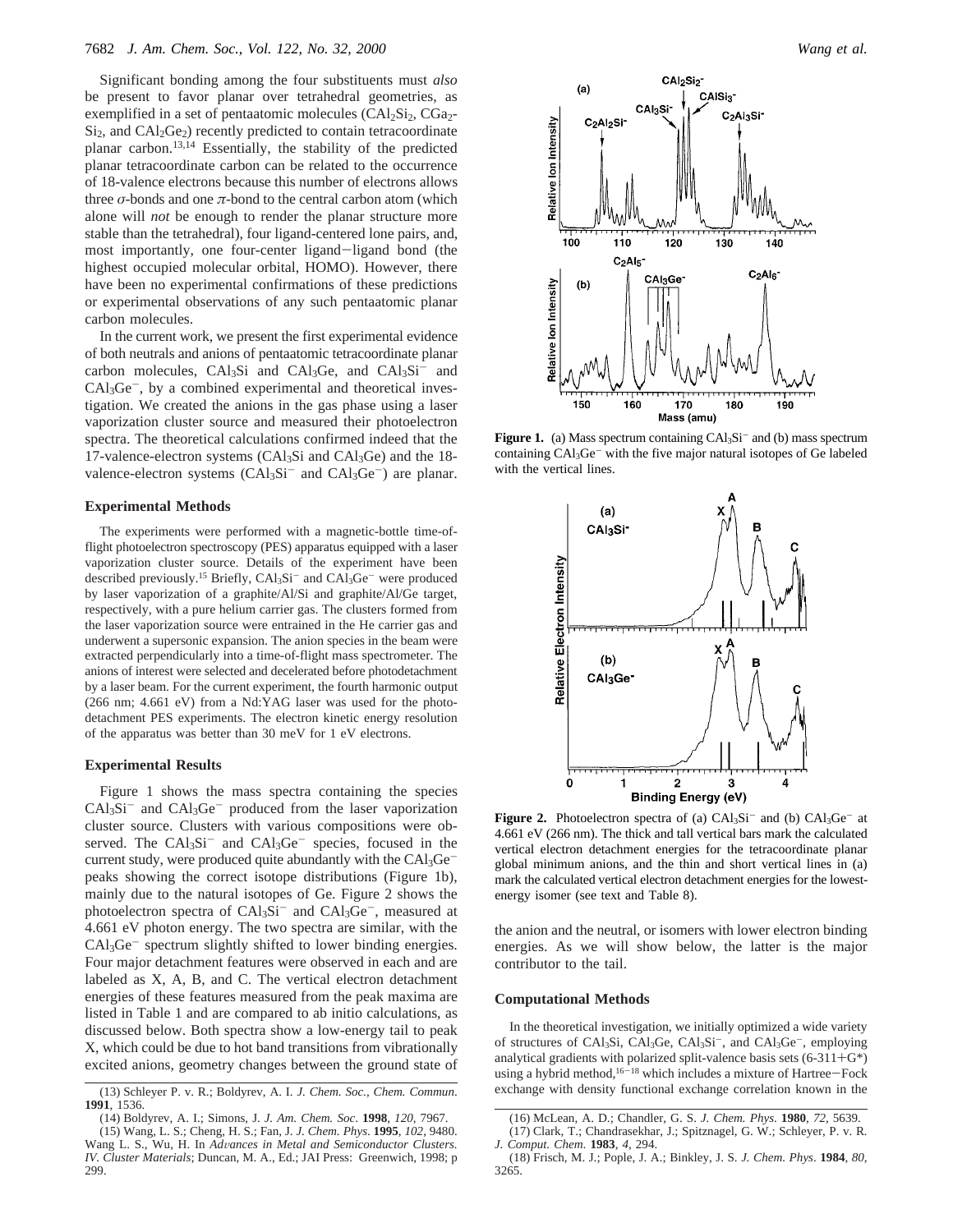#### *Pentaatomic Tetracoordinated Planar Carbons J. Am. Chem. Soc., Vol. 122, No. 32, 2000* 7683

**Table 1.** Experimental and Theoretical Vertical Electron Detachment Energies (VDE) of CAl<sub>3</sub>Si<sup>-</sup> and CAl<sub>3</sub>Ge<sup>-</sup> and Theoretical Adiabatic Electron Detachment Energies (ADE)

|           | experimental<br>VDE(eV) | electron<br>detachment<br>from $MO^a$ | theoretical <sup>b</sup><br>VDE(eV) | theoretical<br>ADE(eV) |
|-----------|-------------------------|---------------------------------------|-------------------------------------|------------------------|
|           |                         | $CAl3Si-$                             |                                     |                        |
| X         | 2.88(5)                 | 3b <sub>2</sub>                       | 2.85 $(0.87)^c$                     | 2.67 <sup>d</sup>      |
| A         | 3.03(4)                 | 2b <sub>2</sub>                       | 3.00(0.87)                          |                        |
| B         | 3.49(3)                 | $5a_1$                                | 3.61(0.86)                          |                        |
| C         | 4.20(4)                 | $4a_1$                                | 4.31(0.84)                          |                        |
|           |                         | $CAl3Ge-$                             |                                     |                        |
| X         | 2.78(4)                 | 3b <sub>2</sub>                       | 2.81 $(0.87)^e$                     | 2.66 <sup>d</sup>      |
| A         | 2.98(4)                 | 2b <sub>2</sub>                       | 2.95(0.87)                          |                        |
| B         | 3.47(3)                 | $5a_1$                                | 3.51(0.86)                          |                        |
| $\subset$ | 4.23(4)                 | $4a_1$                                | 4.37(0.84)                          |                        |

a<sup>2</sup> 3b<sub>2</sub> is the ligand-ligand bonding HOMO; the other three orbitals are ligand-centered nonbonding lone-pair orbitals.  $\frac{b}{c}$  At the OVGF/6-311+G(2df)//CCSD(T)/6-311+G\* level of theory. The pole strength  $311+G(2df)/CCSD(T)/6-311+G^*$  level of theory. The pole strength<br>is given in parentheses  $\epsilon$  VDE = 2.86 eV at the CCSD(T)/6is given in parentheses. <sup>*c*</sup> VDE = 2.86 eV at the CCSD(T)/6-311+G(2df)/(CCSD(T)/6-311+G<sup>\*</sup> level of theory. <sup>*d*</sup> At the CCSD(T)/  $311+G(2df)/\overline{CCSD(T)}$ /6-311+G\* level of theory. <sup>*d*</sup> At the CCSD(T)/ 6-311+G(2df)//CCSD(T)/6-311+G\* level of theory.  $e$  VDE = 2.76 eV at the CCSD(T)/6-311+G(2df)//CCSD(T)/6-311+G\* level of theory.

literature as B3LYP.<sup>19-21</sup> Then, the geometries of the lowest-energy structures were refined at the second-order Møller-Plesset perturbation theory (MP2) level<sup>22</sup> and at the coupled cluster method (CCSD(T)) level of theory<sup>23-25</sup> using the same basis sets. Finally, the energies of the lowest-energy structures were refined using the CCSD(T) method and the more extended 6-311+G(2df) basis sets. Vertical electron detachment energies from the lowest-energy singlet structures of  $CAl<sub>3</sub>Si<sup>-</sup>$  and  $CAl<sub>3</sub>Ge<sup>-</sup>$  were calculated using the outer valence Green function (OVGF) method incorporated in Gaussian-94<sup>26-30</sup> and the 6-311+G(2df) basis sets. All core electrons were kept frozen in treating the electron correlation at the MP2 (except for the MP2 calculations of CAl3Si and CAl3Si-, where all electrons were included in correlation), OVGF, and CCSD(T) levels of theory, and all calculations were performed using the Gaussian-94 program.31

# **Theoretical Results**

**CAl3Si**-**.** We initially performed an exhaustive search for the global minimum of this anion at the  $B3LYP/6-311+G^*$  level of theory. More than 20 possible structures were tested in the

(19) Parr, R. G.; Yang, W. *Density-Functional Theory of Atoms and Molecules*; Oxford University Press: Oxford, 1989.

(20) Becke, A. D. *J. Chem. Phys*. **1992**, *96*, 2155.

- (21) Perdew, J. P.; Chevary, J. A.; Vosko, S. H.; Jackson, K. A.; Pederson, M. R.; Singh, D. J.; Fiolhais, C. *Phys. Re*V*. B*, **<sup>1992</sup>**, *<sup>46</sup>*, 6671.
- (22) Krishnan, R.; Binkley, J. S.; Seeger, R.; Pople, J. A. *J. Chem. Phys*. **1980**, *72*, 650.
	- (23) Cizek, J. *Ad*V*. Chem. Phys*. **<sup>1969</sup>**, *<sup>14</sup>*, 35.
- (24) Purvis, G. D., III; Bartlett, R. J. *J. Chem. Phys*. **1982**, *76*, 1910. (25) Scuseria, G. E.; Janssen, C. L.; Schaefer, H. F., III. *J. Chem. Phys*.
- **1988**, *89*, 7282.
	- (26) Cederbaum, L. S. *J. Phys. B* **1975**, *8*, 290.
- (27) von Niessen, W.; Shirmer J.; Cederbaum, L. S. *Comput. Phys. Rep.* **1984**, *1*, 57.
- (28) Zakrzewski V. G.; von Niessen, W. J. *Comput. Chem.* **1993**, *14*, 13.
- (29) Zakrzewski, V. G.; Ortiz, J. V. *Int. J. Quantum Chem.* **1995**, *53*, 583.

(30) Ortiz, J. V.; Zakrzewski, V. G.; Dolgunitcheva, O. In *Conceptual Trends in Quantum Chemistry*; E. S. Kryachko, E. S., Ed.; Kluver; Dordrecht, 1997; Vol. 3, p 463.

(31) Frisch, M. J.; Trucks, G. W.; Schlegel, H. B.; Gill, P. M. W.; Johnson, B. G.; Robb, M. A.; Cheeseman, J. R.; Keith, T. A.; Peterson, G. A.; Montgomery, J. A.; Raghavachari, K.; Al-Laham, M. A.; Zakrzewski, V. G.; Ortiz, J. V.; Foresman, J. B.; Cioslowski, J.; Stefanov, B. B.; Nanayakkara, A.; Challacombe, M.; Peng, C. Y.; Ayala, P. Y.; Chen, W.; Wong, M. W.; Anders, J. L.; Replogle, E. S.; Gomperts, R.; Martin, R. L.; Fox, D. J.; Binkley, J. S.; DeFrees, D. J.; Baker, J.; Stewart, J. J. P.; Head-Gordon, M.; Gonzalez, C.; Pople J. A. *GAUSSIAN 94*, revision A.1; Gaussian Inc.: Pittsburgh, PA, 1995.



(e)  $CAI_3Si(C_S, 2A')$ 

Figure 3. Optimized structures (at the B3LYP/6-311+G\* level of theory) of  $CAl_3Si^-$  and  $CAl_3Si$  (see Tables 2-5 for detailed parameters).

**Table 2.** Calculated Molecular Properties of the  $C_{2v}$  CAl<sub>3</sub>Si<sup>-</sup> Structure

|                                                                 | $CAl_3Si^{-}(C_{2v}, {}^{1}A_1)$ |                        |                           |  |
|-----------------------------------------------------------------|----------------------------------|------------------------|---------------------------|--|
|                                                                 | B3LYP/<br>6-311+G*               | MP2/<br>$6 - 311 + G*$ | CCSD(T)<br>$6 - 311 + G*$ |  |
| $E_{\text{tot}}$ a.u.                                           | $-1055,008010$                   | $-1053.487833$         | $-1053.021361$            |  |
| $R(C_1-Si_2)$ , $\dot{A}$                                       | 1.799                            | 1.789                  | 1.805                     |  |
| $R(C_1 - Al_{3,4})$ , A                                         | 2.028                            | 2.013                  | 2.018                     |  |
| $R(C_1 - Al_5)$ , $\overline{A}$                                | 1.962                            | 1.970                  | 1.961                     |  |
| $\angle$ Si <sub>2</sub> C <sub>1</sub> A <sub>13.4</sub> (deg) | 86.2                             | 87.5                   | 86.2                      |  |
| $v_1$ (a <sub>1</sub> ), cm <sup>-1</sup>                       | 929                              | 987                    |                           |  |
| $v_2$ (a <sub>1</sub> ), cm <sup>-1</sup>                       | 416                              | 422                    |                           |  |
| $v_3$ (a <sub>1</sub> ), cm <sup>-1</sup>                       | 303                              | 326                    |                           |  |
| $v_4$ (a <sub>1</sub> ), cm <sup>-1</sup>                       | 187                              | 197                    |                           |  |
| $v_5$ (b <sub>1</sub> ), cm <sup>-1</sup>                       | 178                              | 81                     |                           |  |
| $v_6$ (b <sub>1</sub> ), cm <sup>-1</sup>                       | 95                               | 100i                   |                           |  |
| $v_7$ (b <sub>2</sub> ), cm <sup>-1</sup>                       | 694                              | 756                    |                           |  |
| $v_8$ (b <sub>2</sub> ), cm <sup>-1</sup>                       | 269                              | 283                    |                           |  |
| $v_9$ (b <sub>2</sub> ), cm <sup>-1</sup>                       | 161                              | 187                    |                           |  |

singlet state. We also tested the triplet states corresponding to the few low-lying singlet structures. We found the lowest-energy structure to be the  $C_{2v}$  (<sup>1</sup>A<sub>1</sub>) planar structure (Figure 3a and Table 2). The next lowest-energy minimum of  $CAl_3Si^-$  corresponds to another planar  $C_{s,A}$  (<sup>1</sup>A') structure (Figure 3b and Table 4), which has a tricoordinate carbon and can be viewed as moving one corner-Al from the square-planar structure to one side of the square. This tricoordinate *Cs*,*<sup>A</sup>* isomer was found to be 22.5 kcal/mol higher in energy at the B3LYP/6-311+G\* level. We therefore concluded that the tetracoordinate  $C_{2v}({}^{1}A_{1})$ planar structure is the global minimum for the  $CAI_3Si^-$  anion at this level of theory.

When the more sophisticated MP2(full)/6-311+ $G^*$  level of theory was used,  $CAl<sub>3</sub>Si<sup>-</sup>$  was found to be slightly nonplanar (the deviation from planarity by carbon is less than  $0.1 \text{ Å}$ , Table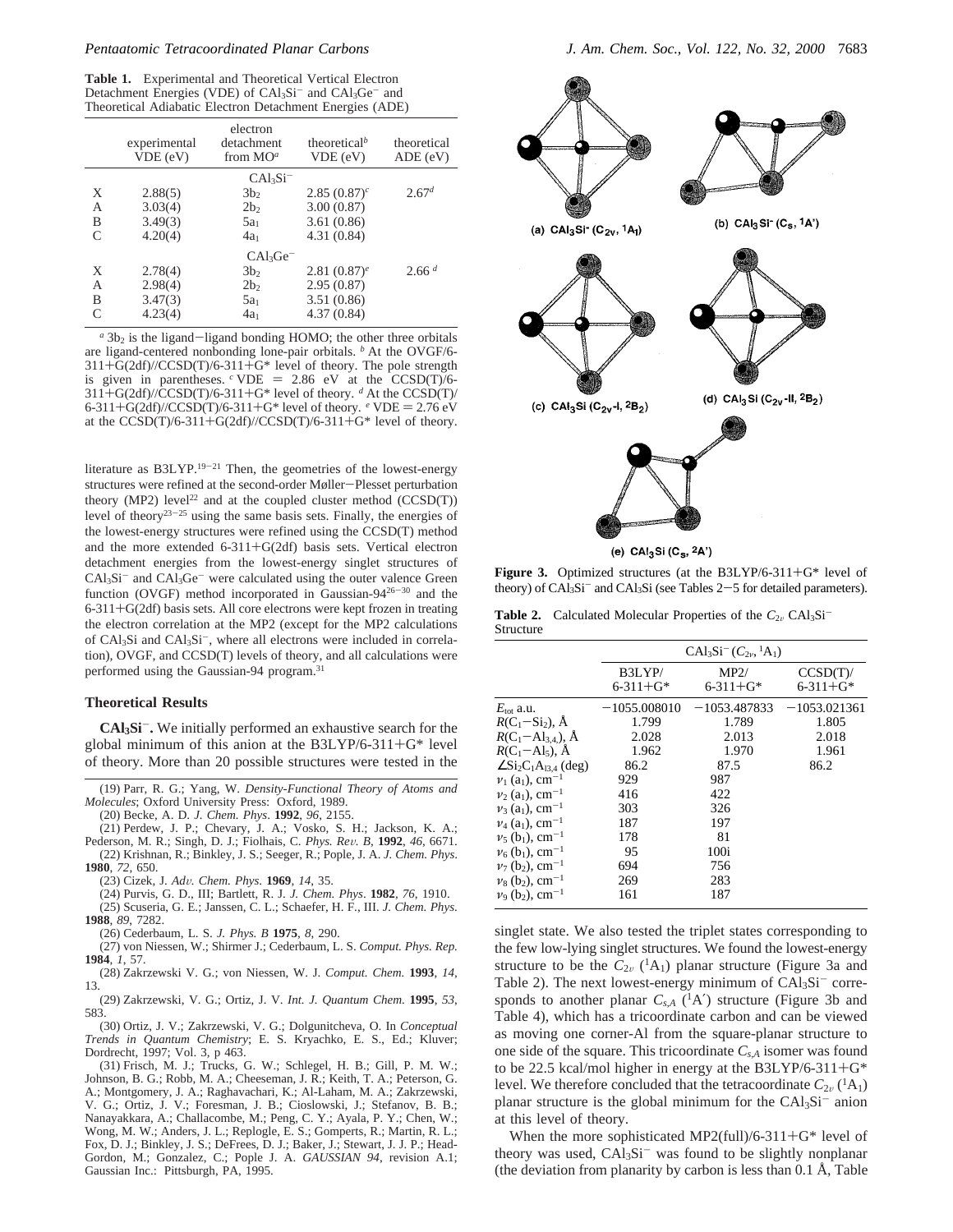**Table 3.** Calculated Molecular Properties of the  $C_s$  CAl<sub>3</sub>Si<sup>-</sup> and CAl<sub>3</sub>Si Structures

|                                                                 | $CAl_3Si^-(C_s, {}^1A')$ |                    | CAl <sub>3</sub> Si $(C_s, I^2A'')$ | CAl <sub>3</sub> Si $(C_s, \Pi^2A'')$ |                |
|-----------------------------------------------------------------|--------------------------|--------------------|-------------------------------------|---------------------------------------|----------------|
|                                                                 | $MP2/6-311+G*$           | $CCSD(T)/6-311+G*$ | $MP2/6-311+G*$                      | $CCSD(T)/6-311+G*$                    | $MP2/6-311+G*$ |
| $E_{\text{tot}}$ , au                                           | $-1053.487878$           | $-1053.021396$     | $-1053.396126$                      | $-1052.932520$                        | $-1053.390735$ |
| $\Delta E_{\text{tot}}$ , kcal/mol <sup>a</sup>                 | $-0.028$                 | $-0.022$           | $-0.014$                            | $-0.006$                              | $-0.0025$      |
| $R(C_1-Si_2)$ , Å                                               | 1.791                    | 1.805              | 1.745                               | 1.754                                 | 1.909          |
| $R(C_1 - Al_{3,4})$ , $\AA$                                     | 2.014                    | 2.019              | 2.083                               | 2.053                                 | 2.007          |
| $R(C_1 - Al_5)$ , $\AA$                                         | 1.969                    | 1.962              | 2.048                               | 2.079                                 | 1.964          |
| $\angle$ Si <sub>2</sub> C1Al <sub>3,4</sub> (deg)              | 87.4                     | 86.0               | 94.5                                | 94.3                                  | 77.2           |
| $\angle$ Si <sub>2</sub> C <sub>1</sub> Al <sub>5</sub> (deg)   | 173.3                    | 173.6              | 174.3                               | 174.5                                 | 177.0          |
| $\angle$ Al <sub>5</sub> C <sub>1</sub> Al <sub>3.4</sub> (deg) | 92.2                     | 93.6               | 102.8                               | 85.5                                  | 102.8          |
| $\leq$ Al <sub>3</sub> C <sub>1</sub> Al <sub>4</sub> (deg)     | 171.7                    | 170.3              | 170.4                               | 169.9                                 | 154.4          |
| $v_1$ (a'), cm <sup>-1</sup>                                    | 983                      |                    | 1091                                |                                       | 828            |
| $v_2$ (a'), cm <sup>-1</sup>                                    | 424                      |                    | 378                                 |                                       | 420            |
| $v_3$ (a'), cm <sup>-1</sup>                                    | 325                      |                    | 255                                 |                                       | 277            |
| $v_4$ (a'), cm <sup>-1</sup>                                    | 197                      |                    | 161                                 |                                       | 211            |
| $v_5$ (a'), cm <sup>-1</sup>                                    | 122                      |                    | 119                                 |                                       | 147            |
| $v_6$ (a'), cm <sup>-1</sup>                                    | 98                       |                    | 66                                  |                                       | 43             |
| $\nu_7$ (a''), cm <sup>-1</sup>                                 | 753                      |                    | 803                                 |                                       | 729            |
| $\nu_8$ (a''), cm <sup>-1</sup>                                 | 284                      |                    | 296                                 |                                       | 279            |
| $v_9$ (a''), cm <sup>-1</sup>                                   | 188                      |                    | 201                                 |                                       | 50             |

*<sup>a</sup>* Relative to the corresponding planar structure.

3), but with bond lengths and valence angles being essentially the same as those obtained at the B3LYP/6-311+G\* level. Moreover, the energy difference between the perfectly planar structure and the slightly nonplanar global minimum structure (0.028 kcal/mol, Table 3) was smaller than the difference in the zero-point energies (ZPEs) (0.192 kcal/mol). Therefore, the vibrationally averaged structure of  $CAl<sub>3</sub>Si<sup>-</sup>$  is actually planar. Further test for planarity was made using  $CCSD(T)/6-311+G^*$ geometry optimizations (Table 3). For  $CAl<sub>3</sub>Si<sup>-</sup>$  we found the same deviation from planarity as at the MP2/6-311+ $G^*$  level of theory. The energy of planarization was found to be even smaller (0.022 kcal/mol, Table 3) at this level of theory.

The  $C_{sA}$  (<sup>1</sup>A') structure of CAl<sub>3</sub>Si<sup>-</sup> was also reoptimized at the MP2(full)/6-311+ $G^*$  level, and found to be planar at this level of theory. At our highest level of theory (CCSD(T)/6-  $311+G(2df)$ , the  $C_{s,A}$  (<sup>1</sup>A') structure was found to be 24.5 kcal/ mol higher than the global minimum.

**CAl3Si.** Initially, we performed a similarly exhaustive search for the global minimum of the neutral  $CAl<sub>3</sub>Si$  at the B3LYP/  $6-311+G^*$  level of theory. We found two low-energy structures,  $C_{2v}$ -I (<sup>2</sup>B<sub>2</sub>) and  $C_{2v}$ -II (<sup>2</sup>B<sub>2</sub>) (Figure 3 and Table 4), which are closely related to the  $C_{2v}$  (<sup>1</sup>A<sub>1</sub>) planar structure of the anion. The  $C_{2v}$ -I (<sup>2</sup>B<sub>2</sub>) structure is more stable than the  $C_{2v}$ -II (<sup>2</sup>B<sub>2</sub>) by 2.5 kcal/mol. At the MP2(full)/6-311+G\* level of theory, both the  $C_{2v}$ -I and  $C_{2v}$ -II structures of CAl<sub>3</sub>Si were found to be slightly nonplanar (Table 5). Again, the energy differences between the perfectly planar structures and the slightly nonplanar global minimum structures (0.014 kcal/mol for  $C_{2v}$ -I and 0.0025 kcal/mol  $C_{2v}$ -II) were smaller than the corresponding differences in the ZPEs (0.225 kcal/mol for  $C_{2v}$ -I and 0.152 kcal/mol  $C_{2v}$ -II). Therefore, the vibrationally averaged structures of CAl3Si remain planar. A further test for planarity was made using  $CCSD(T)/6-311+G*$  geometry optimizations. At this level of theory, the  $C_{2v}$ -II (C<sub>s</sub>-II) structure collapsed into the  $C_{2v}$ -I (*Cs*-I) structure upon geometry optimization. Therefore, at our highest level of theory we have only one  $C_{2v}$ -I ( $C_s$ -I) structure (Table 3). We found the same deviations from planarity at the  $CCSD(T)/6-311+G*$  level of theory as at MP2(full)/6-311+ $G*$ . Again, when the ZPEs are taken into account, the vibrationally averaged structures of CAl3Si remain planar.

The tricoordinate *Cs*,*<sup>A</sup>* isomer was found to be 7.8 kcal/mol higher in energy at the B3LYP/6-311+G\* level (Table 4) and 10.3 kcal/mol higher in energy at the CCSD(T)/6-311+G(2df)

**Table 4.** Calculated Molecular Properties of the Alternative Local Minimum  $C_{s,A}$  CAl<sub>3</sub>Si<sup>-</sup>, and CAl<sub>3</sub>Si Structures

|                                                               |                           | $CAl_3Si^{-}(C_{s,A}^{-1}A')$ |                          |  |
|---------------------------------------------------------------|---------------------------|-------------------------------|--------------------------|--|
|                                                               | B3LYP/<br>$6 - 311 + G^*$ | MP2(full)<br>$6 - 311 + G^*$  | B3LYP/<br>$6 - 311 + G*$ |  |
| $E_{\text{tot}}$ , au                                         |                           | $-1054.972102 -1053.444589$   | $-1054.903599$           |  |
| $\Delta E_{\text{tot}}$ , kcal/mol <sup>a</sup>               | 22.5                      | 27.2                          | 7.8                      |  |
| $R(C_1-Si_2)$ , $\AA$                                         | 1.760                     | 1.767                         | 1.754                    |  |
| $R(C_1 - Al_3)$ , A                                           | 3.761                     | 3.741                         | 3.585                    |  |
| $R(C_1 - Al_4)$ , A                                           | 2.010                     | 2.020                         | 1.944                    |  |
| $R(C_1 - Al_5)$ , $\AA$                                       | 1.915                     | 1.935                         | 1.963                    |  |
| $\angle$ Si <sub>2</sub> C <sub>1</sub> Al <sub>3</sub> (deg) | 41.8                      | 40.5                          | 47.5                     |  |
| $\angle$ Al <sub>3</sub> C <sub>1</sub> Al <sub>4</sub> (deg) | 45.0                      | 44.4                          | 49.5                     |  |
| $\angle$ Al <sub>4</sub> C <sub>1</sub> Al <sub>5</sub> (deg) | 100.0                     | 93.0                          | 130.4                    |  |
| $v_1$ (a'), cm <sup>-1</sup>                                  | 1022                      | 1042                          | 971                      |  |
| $\nu_2$ (a'), cm <sup>-1</sup>                                | 554                       | 577                           | 686                      |  |
| $v_3$ (a'), cm <sup>-1</sup>                                  | 453                       | 452                           | 396                      |  |
| $v_4$ (a'), cm <sup>-1</sup>                                  | 307                       | 336                           | 265                      |  |
| $v_5$ (a'), cm <sup>-1</sup>                                  | 266                       | 282                           | 211                      |  |
| $v_6$ (a'), cm <sup>-1</sup>                                  | 185                       | 226                           | 178                      |  |
| $v_7$ (a'), cm <sup>-1</sup>                                  | 94                        | 129                           | 70                       |  |
| $v_8$ (a''), cm <sup>-1</sup>                                 | 142                       | 95                            | 166                      |  |
| $v_9$ (a''), cm <sup>-1</sup>                                 | 47                        | 27                            | 50                       |  |

*<sup>a</sup>* Relative to the corresponding global minimum structure.

level of theory. We therefore concluded that the tetracoordinate  $C_{2v}$ -I ( $C_s$ -I) planar structure is the global minimum for the CAl<sub>3</sub>-Si neutral molecule.

**CAl3Ge**-**.** For CAl3Ge-, we assumed that it would have a similar global minimum as  $CAl<sub>3</sub>Si<sup>-</sup>$ , based on their nearly identical PES spectra (Figure 2). Hence we started our optimization with the  $C_{2v}$  (<sup>1</sup>A<sub>1</sub>) planar structure (Figure 4 and Table 6) at the B3LYP/6-311+ $G^*$  level of theory. Indeed this structure was found to be a minimum. At the MP2/6-311+ $G^*$  level,  $CAI<sub>3</sub>Ge<sup>-</sup>$  was again found to be slightly nonplanar. The energy difference between the perfectly planar structure and the slightly nonplanar global minimum structure (0.0067 kcal/mol) was again smaller than the difference in the ZPEs (0.061 kcal/mol). Thus, the vibrationally averaged structure of  $CAI<sub>3</sub>Ge<sup>-</sup>$  remains planar. However, at our highest level of theory (CCSD(T)6-  $311+G^*$ ) we found a perfectly planar structure for  $CAI_3Ge^-$ , that is, when geometry optimization was performed within *Cs* symmetry it converged to the planar structure (Table 6). We further optimized the tricoordinate *Cs*,*<sup>A</sup>* isomer, which was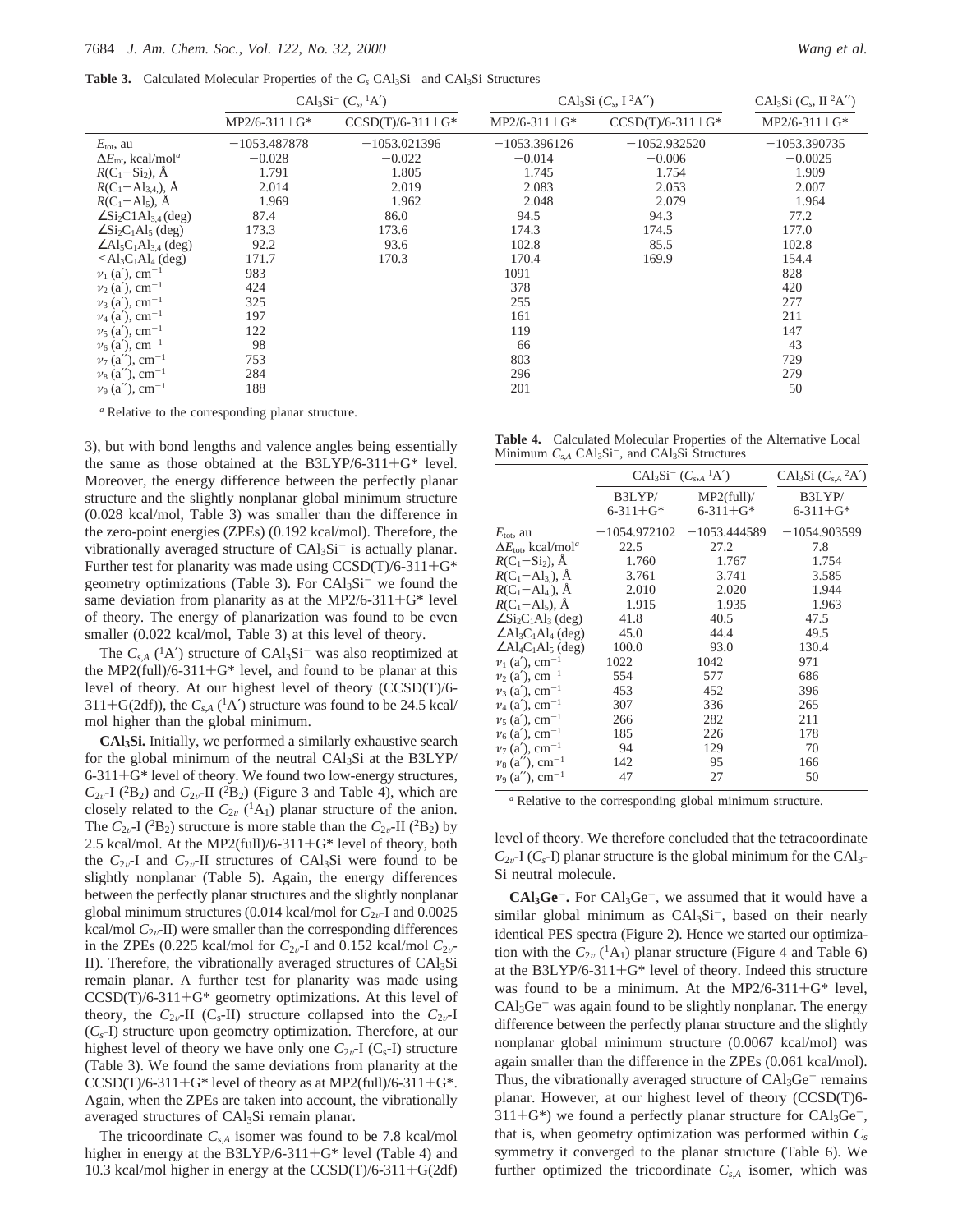**Table 5.** Calculated Molecular Properties of the  $C_{2v}$  CAl<sub>3</sub>Si Structures

|                                                                 | $CAl_3Si (C_{2v}, I^2B_2)$ |                |                    | CAl <sub>3</sub> Si $(C_{2\nu}$ , II <sup>2</sup> B <sub>2</sub> ) |                |                    |
|-----------------------------------------------------------------|----------------------------|----------------|--------------------|--------------------------------------------------------------------|----------------|--------------------|
|                                                                 | $B3LYP/6-311+G*$           | $MP2/6-311+G*$ | $CCSD(T)/6-311+G*$ | $B3LYP/6-311+G*$                                                   | $MP2/6-311+G*$ | $CCSD(T)/6-311+G*$ |
| $E_{\text{tot}}$ a.u.                                           | $-1054.915950$             | $-1053.396103$ | $-1052.932510$     | $-1054.912044$                                                     | $-1053.390731$ | $-1052.927941$     |
| $\Delta E_{\text{tot}}(\text{kcal/mol})$                        | 0.0                        | 0.0            | $0.0\,$            | 2.45                                                               | 3.37           | 2.87               |
| $R(C_1-Si_2)$ , Å                                               | 1.745                      | 1.745          | 1.754              | 1.891                                                              | 1.907          | 1.890              |
| $R(C_1 - Al_{3,4})$ , Å                                         | 2.047                      | 2.047          | 2.052              | 2.010                                                              | 2.008          | 2.017              |
| $R(C_1 - Al_5)$ , $\AA$                                         | 2.101                      | 2.082          | 2.078              | 1.979                                                              | 1.964          | 1.974              |
| $\angle$ Si <sub>2</sub> C <sub>1</sub> Al <sub>3,4</sub> (deg) | 96.9                       | 94.5           | 94.4               | 79.2                                                               | 77.2           | 79.3               |
| $v_1$ (a <sub>1</sub> ), cm <sup>-1</sup>                       | 962                        | 1091           |                    | 829                                                                | 830            |                    |
| $v_2$ (a <sub>1</sub> ), cm <sup>-1</sup>                       | 359                        | 376            |                    | 402                                                                | 420            |                    |
| $v_3$ (a <sub>1</sub> ), cm <sup>-1</sup>                       | 237                        | 256            |                    | 281                                                                | 277            |                    |
| $v_4$ (a <sub>1</sub> ), cm <sup>-1</sup>                       | 175                        | 159            |                    | 218                                                                | 211            |                    |
| $\nu_5$ (b <sub>1</sub> ), cm <sup>-1</sup>                     | 178                        | 65             |                    | 205                                                                | 123            |                    |
| $v_6$ (b <sub>1</sub> ), cm <sup>-1</sup>                       | 74                         | 42i            |                    | 78                                                                 | 61i            |                    |
| $v_7$ (b <sub>2</sub> ), cm <sup>-1</sup>                       | 540                        | 783            |                    | 627                                                                | 690            |                    |
| $\nu_8$ (b <sub>2</sub> ), cm <sup>-1</sup>                     | 235                        | 276            |                    | 315                                                                | 233            |                    |
| $v_9$ (b <sub>2</sub> ), cm <sup>-1</sup>                       | 59                         | 205            |                    | 71                                                                 | 94             |                    |



**Figure 4.** Optimized structures (at the B3LYP/6-311+G\* level of theory) of CAl<sub>3</sub>Ge<sup>-</sup> and CAl<sub>3</sub>Ge (see Tables 6 and 7 for detailed parameters).

(c)  $CAI_3Ge(C_{2v}$ -II,  $2B_2)$ 

**Table 6.** Calculated Molecular Properties of the  $C_{2v}$  CAl<sub>3</sub>Ge<sup>-</sup> Structure

(b)  $CAI_3Ge(C_{2v}I, 2B_2)$ 

|                                                                 | $CAl_3Ge^{-}(C_{2\nu}, {}^{1}A_1)$ |                        |                           |  |
|-----------------------------------------------------------------|------------------------------------|------------------------|---------------------------|--|
|                                                                 | B3LYP/<br>$6 - 311 + G^*$          | MP2/<br>$6 - 311 + G*$ | CCSD(T)<br>$6 - 311 + G*$ |  |
| $E_{\rm tot}$ , au                                              | $-2842.522885$                     | –2839.373522           | $-2839.426811$            |  |
| $R(C_1 - Ge_2)$ , A                                             | 1.908                              | 1.900                  | 1.919                     |  |
| $R(C_1 - Al_{3,4})$ , $\AA$                                     | 2.021                              | 2.018                  | 2.018                     |  |
| $R(C_1 - Al_5)$ , $\AA$                                         | 1.965                              | 1.977                  | 1.965                     |  |
| $\angle$ Ge <sub>2</sub> C <sub>1</sub> Al <sub>3.4</sub> (deg) | 86.5                               | 88.3                   | 86.9                      |  |
| $v_1$ (a <sub>1</sub> ), cm <sup>-1</sup>                       | 826                                | 872                    |                           |  |
| $v_2$ (a <sub>1</sub> ), cm <sup>-1</sup>                       | 354                                | 359                    |                           |  |
| $v_3$ (a <sub>1</sub> ), cm <sup>-1</sup>                       | 281                                | 298                    |                           |  |
| $v_4$ (a <sub>1</sub> ), cm <sup>-1</sup>                       | 174                                | 179                    |                           |  |
| $v_5$ (b <sub>1</sub> ), cm <sup>-1</sup>                       | 182                                | 84                     |                           |  |
| $v_6$ (b <sub>1</sub> ), cm <sup>-1</sup>                       | 83                                 | 29i                    |                           |  |
| $v_7$ (b <sub>2</sub> ), cm <sup>-1</sup>                       | 700                                | 743                    |                           |  |
| $v_8$ (b <sub>2</sub> ), cm <sup>-1</sup>                       | 219                                | 228                    |                           |  |
| $v_9$ (b <sub>2</sub> ), cm <sup>-1</sup>                       | 150                                | 170                    |                           |  |

found to be 22.6 kcal/mol higher in energy at the B3LYP/6-  $311+G^*$  level of theory, similar to the  $CAl_3Si^-$  case discussed above.

**CAl<sub>3</sub>Ge.** We found two structures,  $C_{2v}$ -I (<sup>2</sup>B<sub>2</sub>) and  $C_{2v}$ -II  $(^{2}B_{2})$ , to be minima at the B3LYP/6-311+G\* level of theory (Figure 4 and Table 7), similar to that of CAl3Si. Interestingly, both the  $C_{2v}$ -I and  $C_{2v}$ -II structures of CAl<sub>3</sub>Ge were found to be perfectly planar at the MP2/6-311+G\* level of theory. We further performed calculations at the CCSD(T)/6-311+G\* level of theory and found that the  $C_{2v}$ -I structure collapsed into the  $C_{2v}$ -II structure upon geometry optimization. When geometry optimization for the  $C_{2v}$ -II structure was performed within  $C_s$ symmetry it converged to the planar structure (Table 7). We also optimized the tricoordinate *Cs*,*<sup>A</sup>* isomer, which was found to be 8.4 kcal/mol higher in energy at the B3LYP/6-311+G\* level of theory. This result is again similar to the CAl3Si molecule discussed above.

In summary, we obtained planar structures for all anionic and neutral species at the B3LYP/6-311+G\* level of theory. At the MP2/6-311+G\* level of theory, CAl<sub>3</sub>Si<sup>-</sup>, CAl<sub>3</sub>Si, and CAl<sub>3</sub>Ge<sup>-</sup> are slightly nonplanar, but after vibration averaging over the ZPE, they are actually all planar.  $CAl<sub>3</sub>Ge$  is planar at the MP2/  $6-311+G^*$  level of theory. At our highest level of theory  $(CCSD(T)/6-311+G^*)$ , only  $CAl_3Si^-$  and  $CAl_3Si$  are slightly nonplanar (planar after vibrational averaging over ZPE), while both CAl<sub>3</sub>Ge<sup>-</sup> and CAl<sub>3</sub>Ge are perfectly planar.

# **Interpretation of Experimental Results**

Because the deviations from planarity in  $CAI_3Si^-$ ,  $CAI_3Si$ ,  $CA<sub>3</sub>Ge<sup>-</sup>$ , and  $CA<sub>3</sub>Ge$  are smaller than the ZPE corrections and the vibrationally averaged structures of all four species are planar, we will stick with the  $C_{2v}({}^{1}A_{1})$  planar structures in our interpretation of the experimental photoelectron spectra.

**The Tetracoordinate Planar Global Minima and the Detachment Features.** In Table 1 we present results of our calculations of the four lowest-lying vertical one-electron detachment processes from the tetracoordinate planar global minimum structures of  $CAl_3Si^-$  and  $CAl_3Ge^-$  and compare them with the experimental VDEs. The Green's function method used in this work has been shown to be able to predict VDEs within 0.2 eV. Therefore, comparison of the experimental data to the theoretical electron detachment energies provides a powerful tool to elucidate the structure and bonding of the experimentally observed species.

The positions of the calculated VDEs are also compared with the experimental spectra in Figure 2 by the vertical bars. Excellent agreement is obtained between the calculated VDEs of the tetracoordinate planar global minimal anions and the four main detachment features observed experimentally for both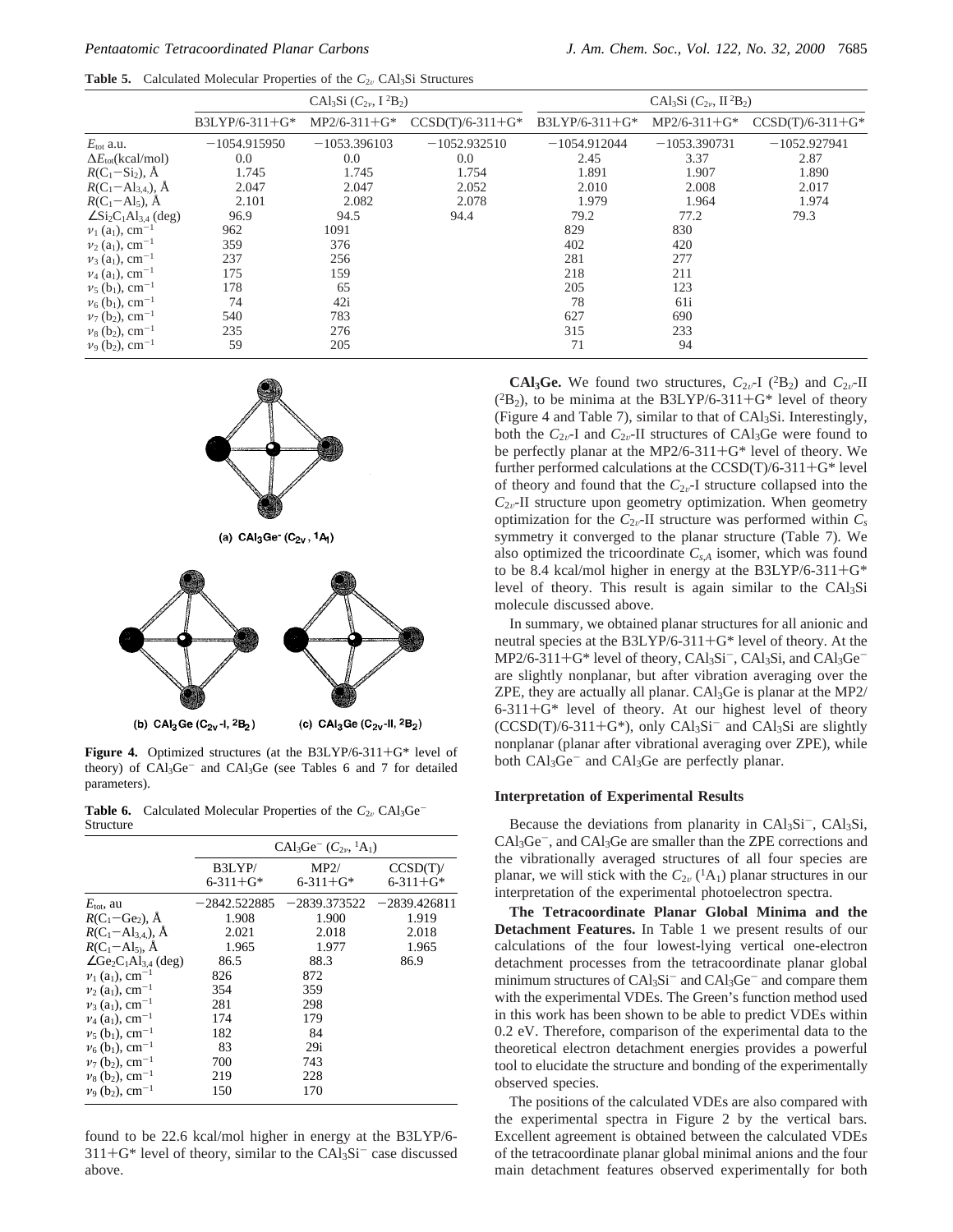**Table 7.** Calculated Molecular Properties of the  $C_{2v}$  CAl<sub>3</sub>Ge Structures

|                                                                          | $CAl_3G(C_{2\nu}I, {}^2B_2)$ |                |                  | $CAl_3G(C_{2\nu}$ -II, <sup>2</sup> B <sub>2</sub> ) |                    |  |
|--------------------------------------------------------------------------|------------------------------|----------------|------------------|------------------------------------------------------|--------------------|--|
|                                                                          | $B3LYP/6-311+G*$             | $MP2/6-311+G*$ | $B3LYP/6-311+G*$ | $MP2/6-311+G*$                                       | $CCSD(T)/6-311+G*$ |  |
| $E_{\text{tot}}$ , au                                                    | $-2842.430057$               | $-2839.274190$ | $-2842.431629$   | 2839.271207                                          | 2839.336411        |  |
| $\Delta E_{\text{tot}}$ , kcal/mol                                       | 0.99                         | 0.0            | 0.0              | 1.87                                                 |                    |  |
| $R(C_1 - Ge_2)$ , Å                                                      | 1.848                        | 1.844          | 2.027            | 2.059                                                | 2.036              |  |
| $R(C_1 - Al_{3,4})$ , $\AA$                                              | 2.036                        | 2.046          | 1.997            | 1.999                                                | 2.003              |  |
| $R(C_1 - Al_5)$ , $\dot{A}$                                              | 2.011                        | 2.108          | 1.984            | 1.972                                                | 1.980              |  |
| $\angle$ Ge <sub>2</sub> C <sub>1</sub> Al <sub>3.4</sub> , <sup>o</sup> | 97.1                         | 96.3           | 79.1             | 76.8                                                 | 79.2               |  |
| $v_1$ (a <sub>1</sub> ), cm <sup>-1</sup>                                | 815                          | 939            | 760              | 788                                                  |                    |  |
| $v_2$ (a <sub>1</sub> ), cm <sup>-1</sup>                                | 325                          | 334            | 362              | 389                                                  |                    |  |
| $v_3$ (a <sub>1</sub> ), cm <sup>-1</sup>                                | 225                          | 244            | 247              | 240                                                  |                    |  |
| $v_4$ (a <sub>1</sub> ), cm <sup>-1</sup>                                | 166                          | 137            | 205              | 227                                                  |                    |  |
| $v_5$ (b <sub>1</sub> ), cm <sup>-1</sup>                                | 179                          | 102            | 209              | 121                                                  |                    |  |
| $v_6$ (b <sub>1</sub> ), cm <sup>-1</sup>                                | 65                           | 54             | 66               | 42                                                   |                    |  |
| $v_7$ (b <sub>2</sub> ), cm <sup>-1</sup>                                | 553                          | 773            | 665              | 648                                                  |                    |  |
| $v_8$ (b <sub>2</sub> ), cm <sup>-1</sup>                                | 236                          | 243            | 242              | 180                                                  |                    |  |
| $v_9$ (b <sub>2</sub> ), cm <sup>-1</sup>                                | 67                           | 187            | 96               | 124                                                  |                    |  |



**Figure 5.** Molecular orbital pictures.<sup>35</sup> (a-c) The three  $\sigma$ -bonding orbitals of  $CAI_3Ge^-$ , (d) the  $\pi$ -orbital of  $CAI_3Ge^-$ , (e) ligand-ligand HOMO of CAl<sub>3</sub>Ge<sup>-</sup>, and (f) ligand-ligand HOMO of CAl<sub>3</sub>Si<sup>-</sup>. The  $\sigma$ - and  $\pi$ -orbitals of CAl<sub>3</sub>Si<sup>-</sup> (not shown) are very similar in appearance to those for CAl3Ge-. Also not shown are the ligand-centered nonbonding lone-pair orbitals.

 $CAl<sub>3</sub>Si<sup>-</sup>$  and  $CAl<sub>3</sub>Ge<sup>-</sup>$ . The lowest-energy peak  $(X)$ , according to our calculations, involves detachment of an electron from the doubly occupied ligand-ligand bonding HOMO (labeled  $3b<sub>2</sub>$  in Table 1, Figure 5) and produces the neutral ground state. We found that there is a slight geometry change in the neutral ground-state structures, in which the central carbon atom is distorted along the  $C-Si/Ge$  bond, resulting in a shorter  $C-Si$ bond in CAl<sub>3</sub>Si (Table 3) and a longer C-Ge bond in CAl<sub>3</sub>Ge (Table 7). These geometry changes between the anion ground state and the neutral ground-state result in a smaller adiabatic electron binding energies (ADE), of 2.67 eV for CAl<sub>3</sub>Si<sup>-</sup> and 2.66 eV for CAl<sub>3</sub>Ge<sup>-</sup>, compared to the 2.88 and 2.78 eV VDEs, respectively (Table 1). The relative small difference between the theoretical ADEs and VDEs, and the relative small geometry changes between the obtained structures for the anion and neutral ground states eliminate the geometry changes as a course for the long tail of the X band, which extends to  $\sim$ 2 eV (Figure 2). Although hot band transitions may still be a factor, we will show below that the tricoordinate *Cs*,*<sup>A</sup>* isomer possesses lower VDEs and should be the main contributor to the long tail.

Peaks A, B, and C involve detaching an electron from nonbonding ligand-centered lone-pair orbitals while leaving the

ligand-ligand bonding HOMO doubly occupied. As a result, the daughter neutrals formed in peaks A, B, and C, representing low-lying excited states of the neutral species, also retain planar geometry. The relatively narrow widths of peaks A, B, and C are consistent with electron detachment from the nonbonding ligand-centered orbitals.

**The Low-Energy Tail and the Tricoordinate** *Cs***,***<sup>A</sup>* **Isomer.** As we have shown above, the long low-energy tail in the PES spectra shown in Figure 2 cannot be accounted for by the geometry changes between the anion and neutral ground states. Although the temperatures of the anions from our source were not known, we expect them to be around room temperature, on the basis of our recent studies on pure  $Al_n^-$  clusters.<sup>32</sup> Therefore, it seems unreasonable to assume that the tail should be due to the hot band transitions. Another possibility is contributions from other isomers of the anions, which might be present in the beams.

From our extensive geometry searches, we found that the lowest-energy isomer of CAl<sub>3</sub>Si<sup>-</sup> above the global minimum planar structure (Figure 3a) is the tricoordinate  $C_{s,A}$  species (Figure 3b). We calculated the VDEs of this isomer and present the results in Table 8, where the experimental data and the VDEs from the planar structures are also included for comparison. The first three VDEs are also marked in Figure 2a. Two observations can be made immediately. First, we can see that the VDEs of the tricoordinate isomer are in poor agreement with the four major detachment features (X, A-C in Figure 2). Second, the ground-state VDE (2.27 eV) and ADE (2.06 eV) of the *Cs*,*<sup>A</sup>* isomer is much smaller than that of the planar global minimum structure. On the other hand, the 2.27 eV VDE of the  $C_{s,A}$  isomer coincides well with the low-energy tail and could be the main contributor. As shown in Figure 3, there is a large geometry change between the anion and neutral structures of the *Cs*,*<sup>A</sup>* isomer, suggesting the ground state detachment channel from this isomer should yield a broad band, consistent with the observation of the long tail. The abundance of this isomer should be rather small and the other higher-energy detachment channels were likely buried in the spectra of the main isomer (Figure 2a).

We tried to obtain PES spectra under different experimental conditions. However, the tail could not be eliminated completely, suggesting that there must be sizable barrier between the tricoordinate  $C_{s,A}$  isomer and the global minimum tetracoordinate structure. This is understandable upon careful examination of the two structures. One can imagine that the  $CAl<sub>3</sub>Si<sup>-</sup> cluster is$ 

<sup>(32)</sup> Akola, J.; Manninen, M.; Hakkinen, H.; Landman, U.; Li, X.; Wang, L. S. *Phys. Re*V. B **<sup>1999</sup>**, *<sup>60</sup>*, 11297.